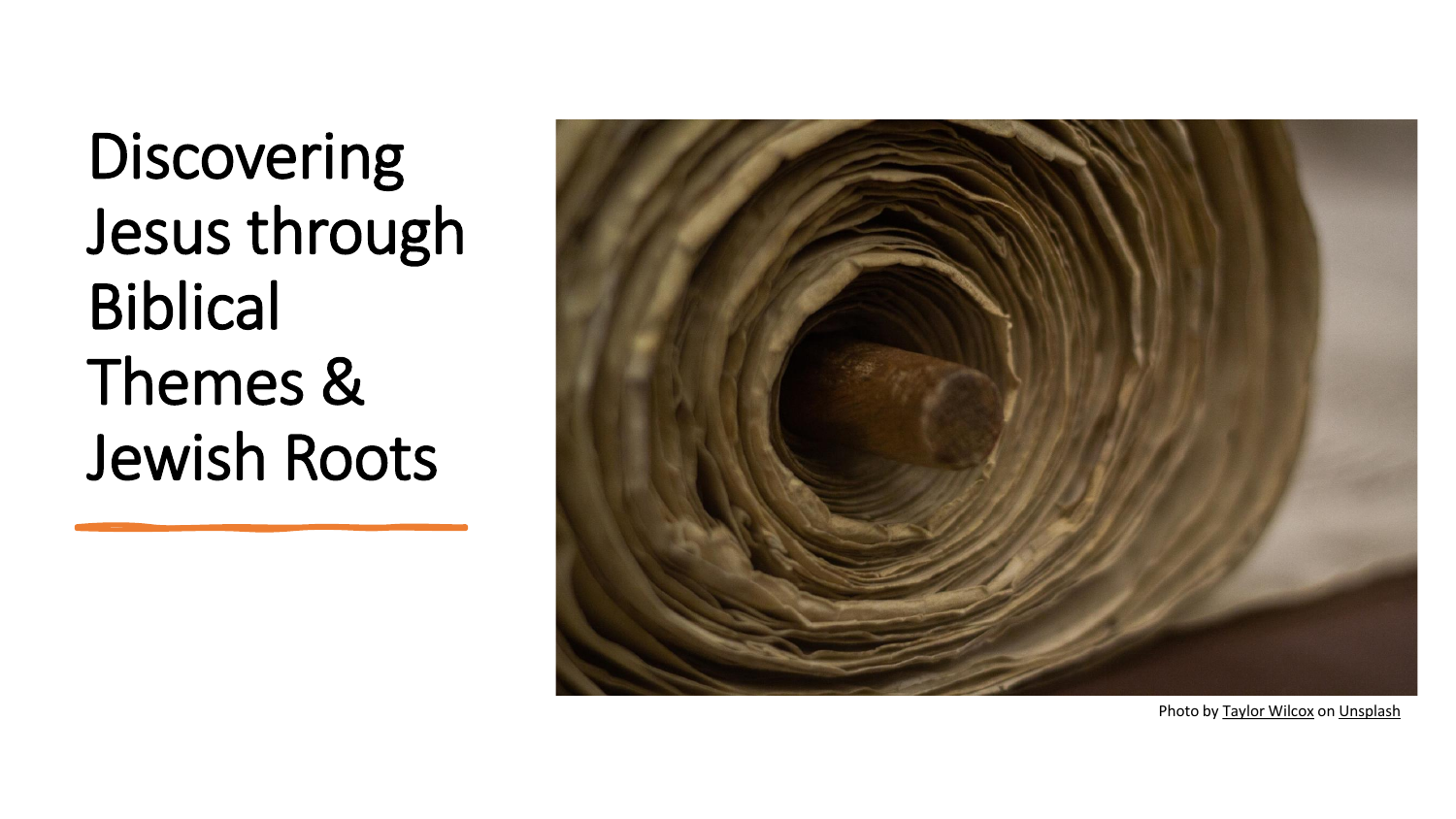# Studying the Bible using Biblical Themes

## • **Why Biblical Themes?**

- Patterns
	- Sin, forgiveness, reconciliation
	- Exile and return
	- Sacrifices needed
- Metaphors
	- God as parent, shepherd
	- God as Light, Bread, Rock
- Foreshadowing
	- Prophets tell of a final savoir
	- Restored heavens & earth
- Thematic study is another way for us to understand God's plan & see the complete picture of God's word, a cohesive account

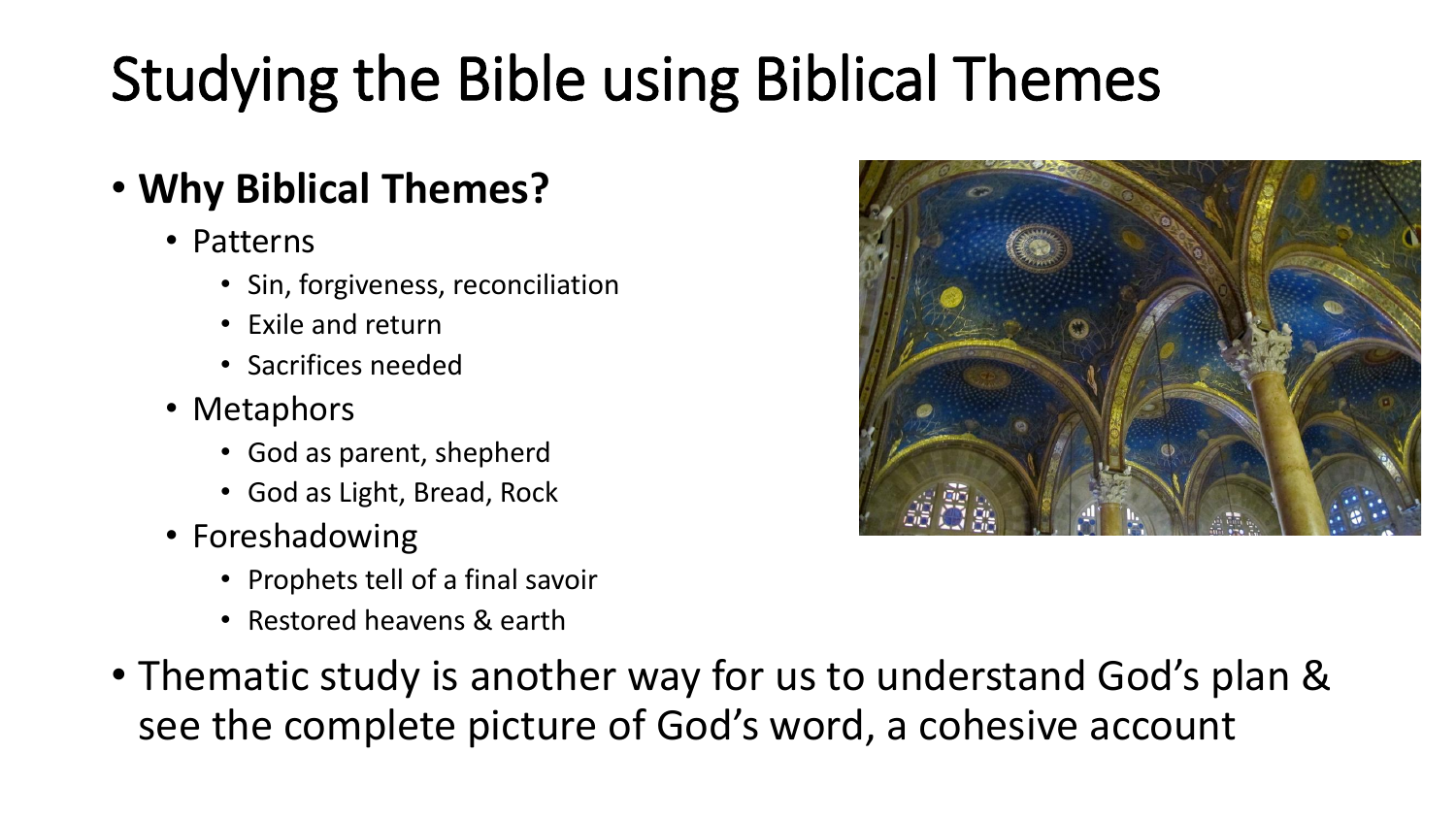# Considerations

### • **Language**

- Bible languages: **Hebrew, Aramaic, and Greek**
- *Not* our alphabet or vocabulary
- Ancient languages always require interpretation
- Example: Shakespeare's writings
	- In just 400 years, many words are obsolete or have different meanings in the English language
- **Culture & Historical Context**
	- Bible spans thousands of years (4,000+ years)
	- And thousands of years of interpretation!
	- We must consider context (culture and time)

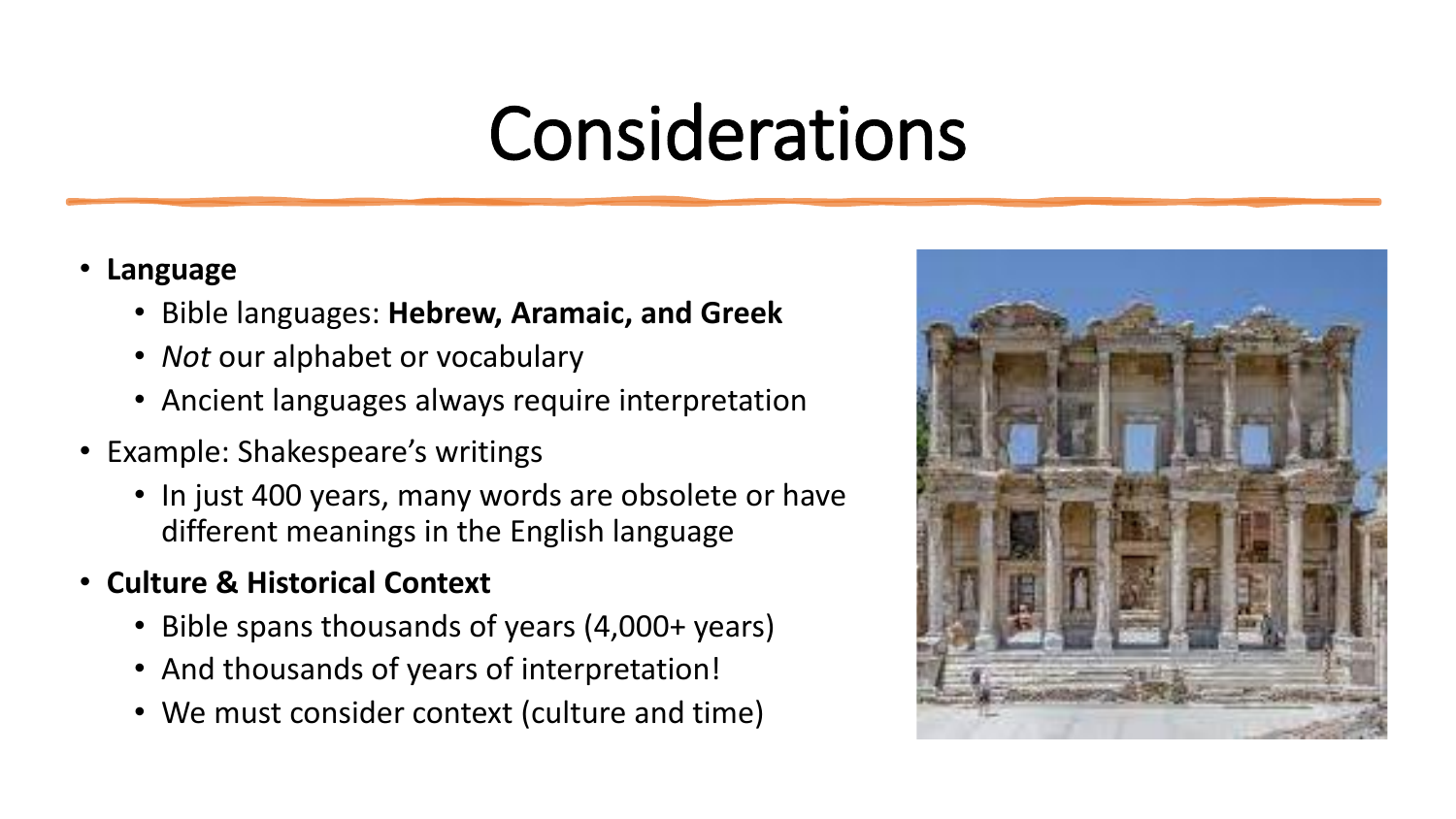# Free Bible Study Tools

- The best Bible? The one you read!
- Electronic Bibles are helpful to look at several translations for understanding & free word studies are available
- Phone/Tablet: **YouVersion** App (from Bible.com)
	- 50+ English versions; daily devotions, reading plans
- Websites for e-Bibles & study tools:
	- [Bible.com](https://www.bible.com/)
	- [BibleGateway.com](https://www.biblegateway.com/)
	- [BibleHub.com](https://biblehub.com/)
	- [BlueLetterBible.com](https://www.blueletterbible.org/)
- Hebrew Scriptures: [Sefaria.org \(](https://www.sefaria.org/texts)Hebrew/English)
- Interlinear Bibles (Greek & Hebrew with English): [BibleHub.com](http://www.biblehub.com/)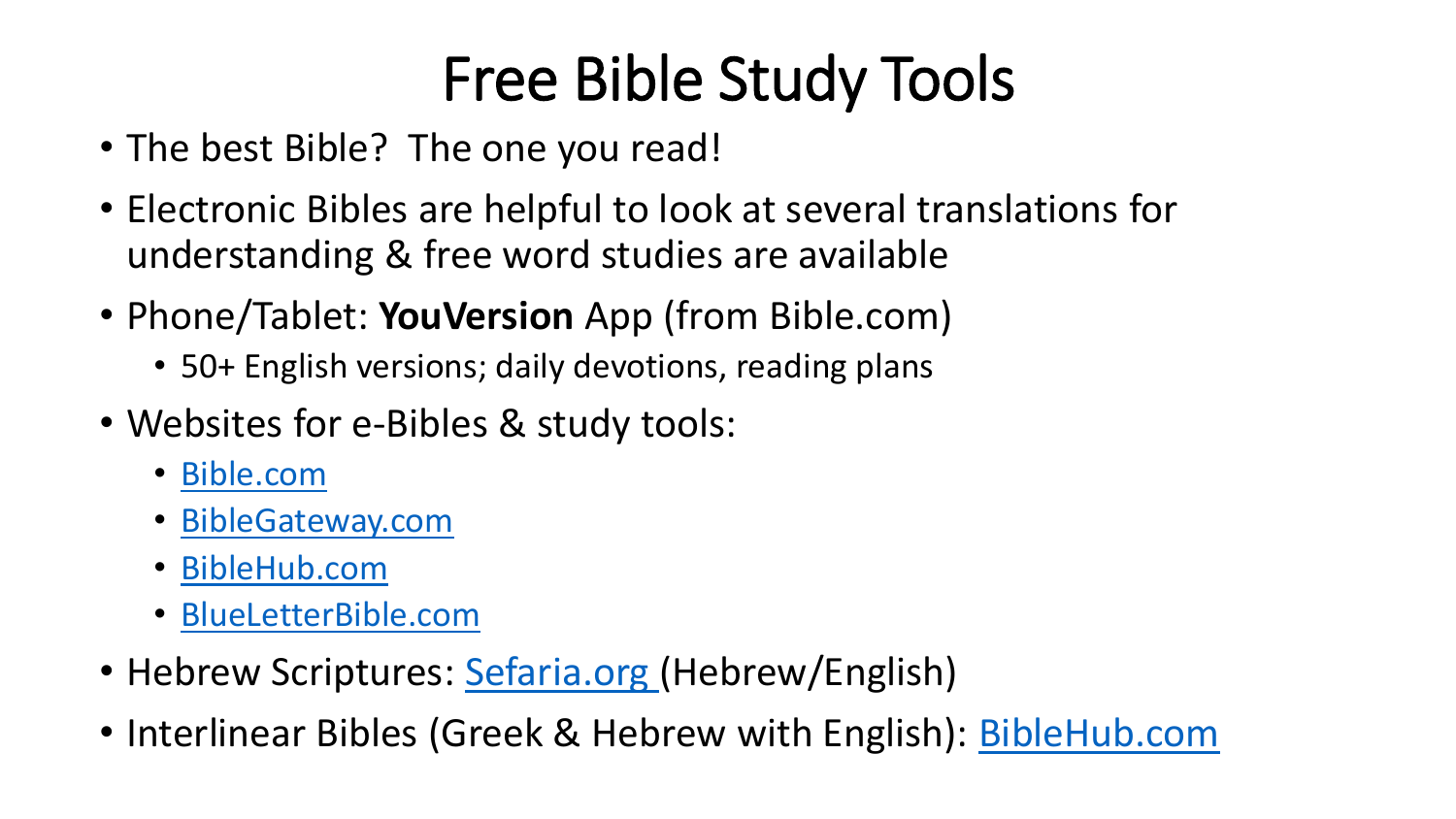

# *Exploring Justice and Peace through the scriptures*



**Weeks 1-3:** Justice **Weeks 4-5:** Peace **Week 6:** Pulling it all together

**Week 1:** Justice & related words - word studies in Hebrew & Greek scriptures

**Week 2:** God's commands about Justice

**Week 3:** Consequences of not following God's justice: Prophets & Writings; Gospels & New Testament writings

**Week 4:** What is peace? Word studies; Hebrew scriptures

**Week 5:** Gospels & New Testament writings

**Week 6:** How do we then live? When do we get it wrong? When do we get it right?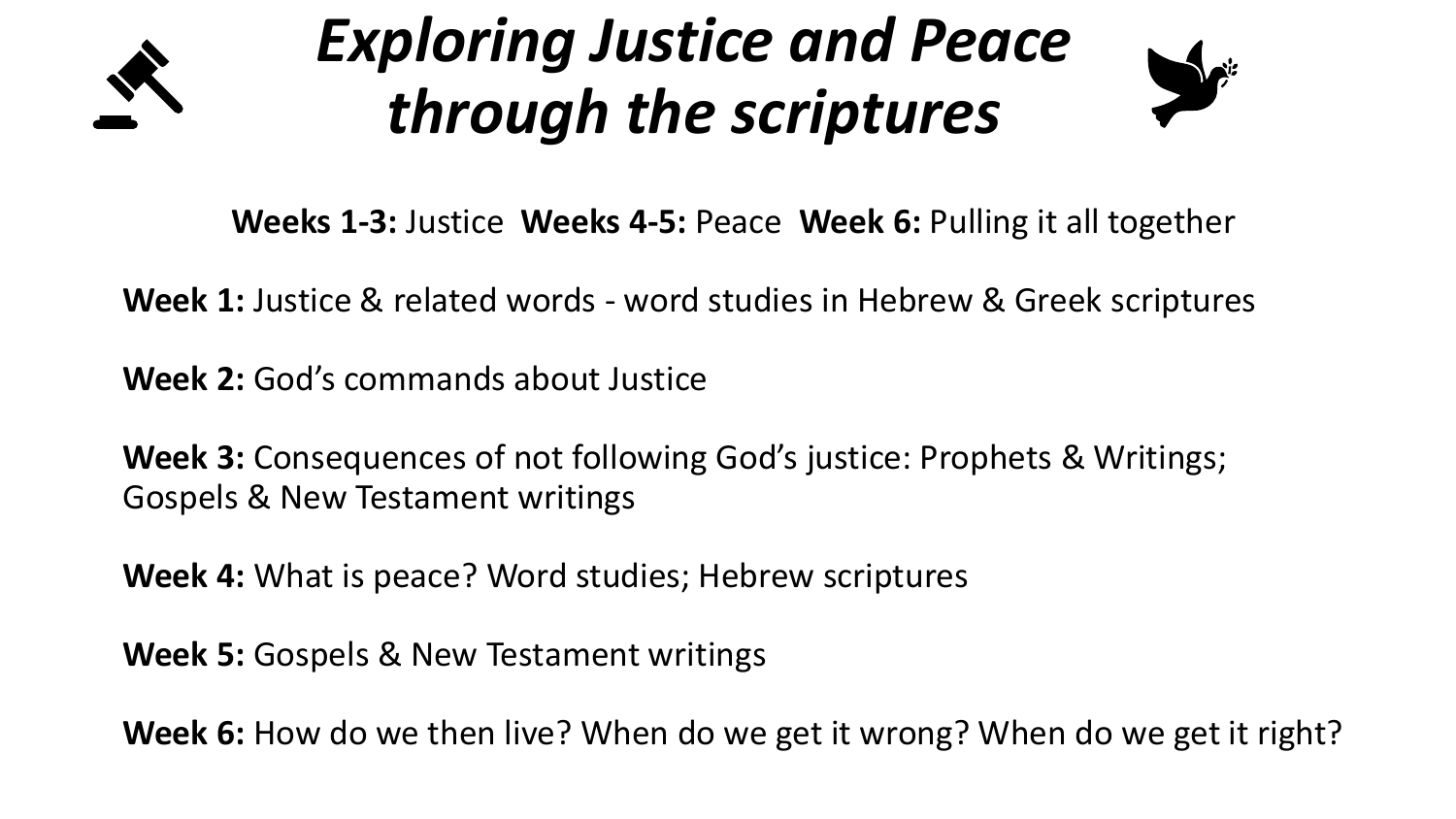

# How do you define *Justice*?

Dictionary:

- •the system of laws in a country that judges and punishes people
- •the quality or condition of being fair or just

*English word originates from the Latin jūstitia*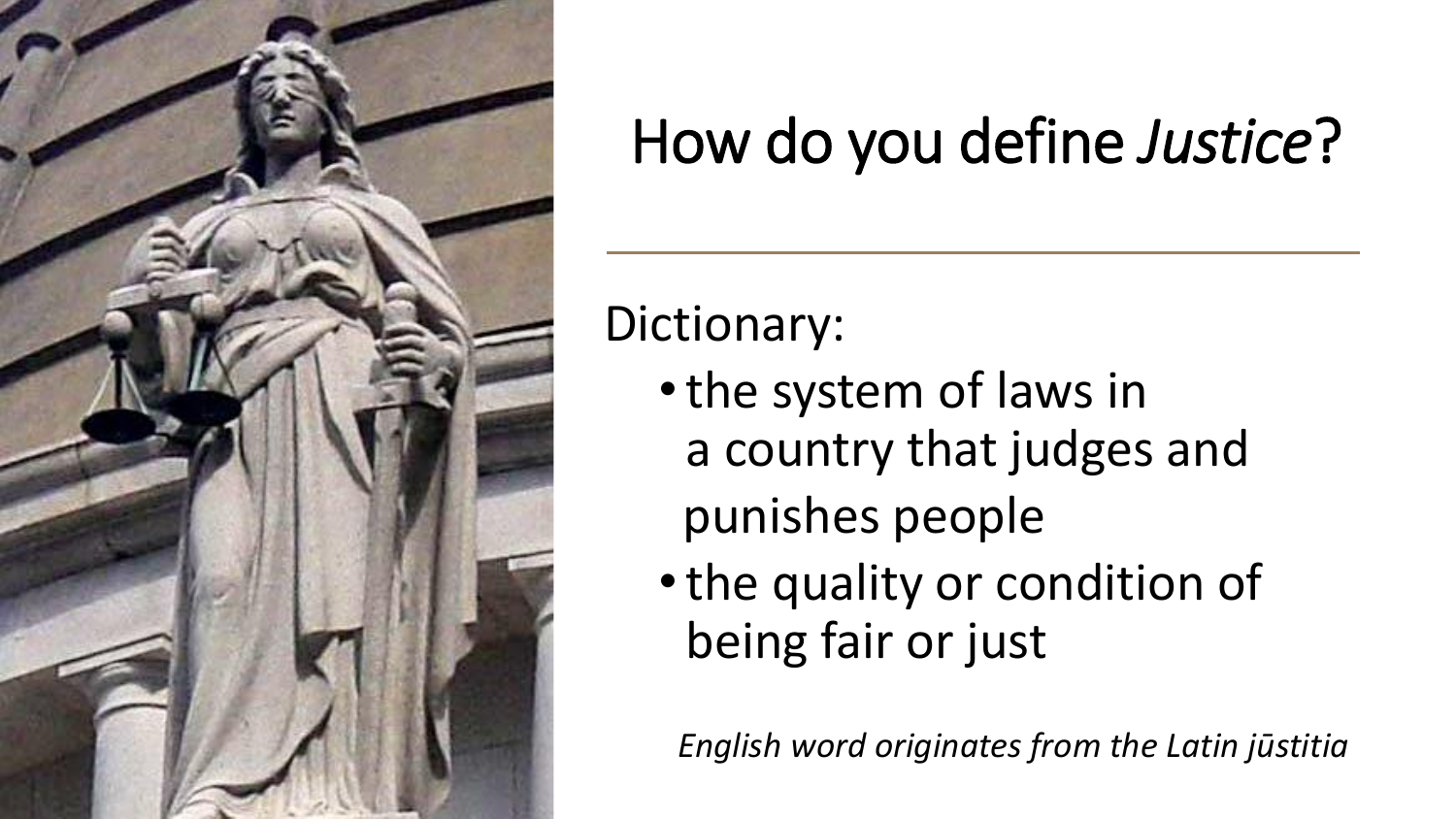## Famous statements about *justice*

### **Martin Luther**

Peace is more important than all justice; and peace was not made for the sake of justice, but justice for the sake of peace.

### **Dwight Eisenhower**

Peace and justice are two sides of the same coin.

### **Martin Luther King, Jr.**

"But let justice roll down like waters, and righteousness like an ever-flowing stream." Amos 5:24

### **Cornel West**

"Justice is what love looks like in public."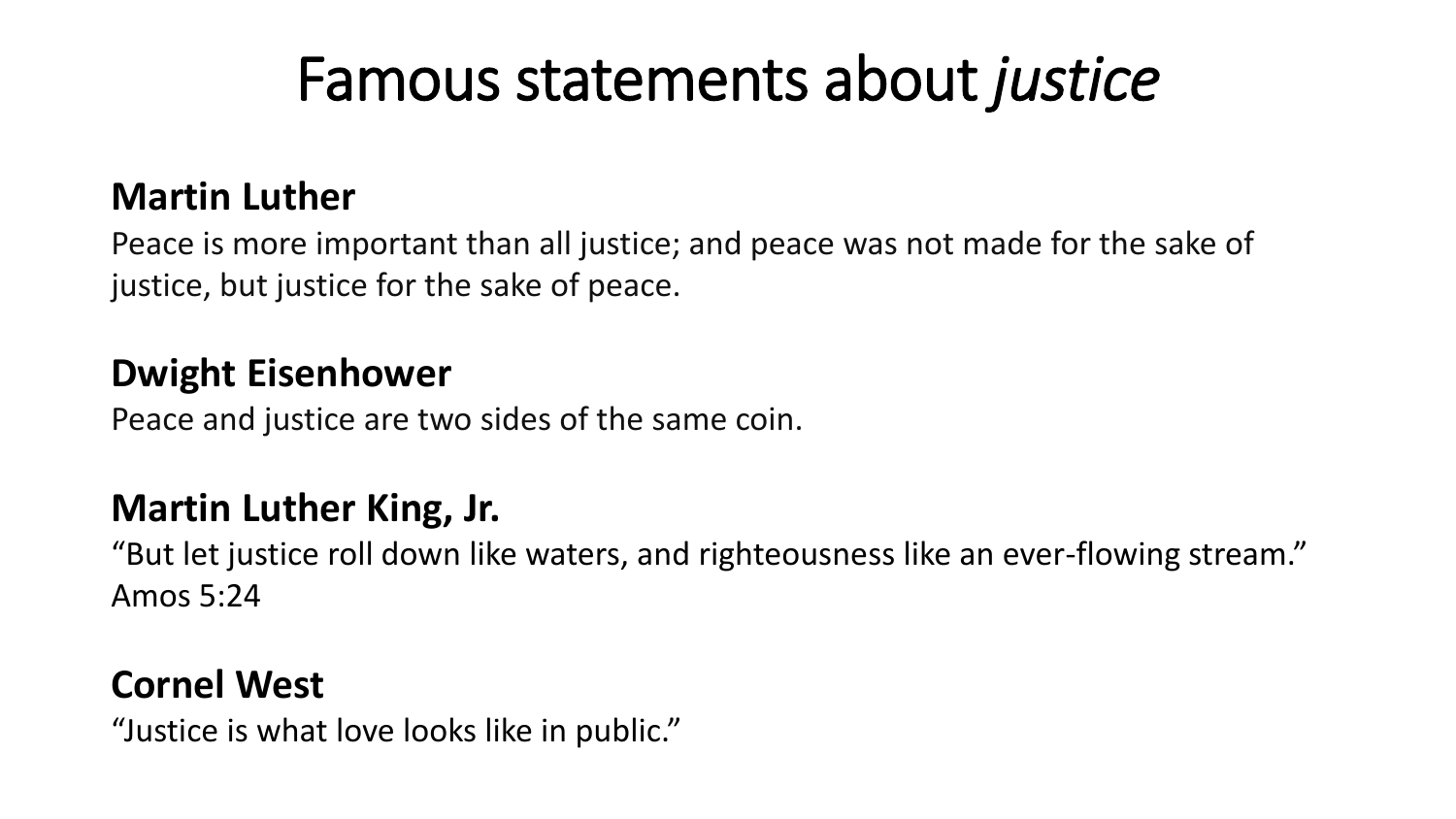## Scriptures on *Justice*

#### **Isaiah 30:18**

Yet the LORD longs to be gracious to you; therefore he will rise up to show you compassion. For the LORD is a God of justice. Blessed are all who wait for him!

#### **Micah 6:8**

He has showed you, O man, what is good; and what does the LORD require of you but to do justice, and to love kindness, and to walk humbly with your God?

### **Luke 11:42** (Jesus speaking)

But woe to you Pharisees! for you tithe mint and rue and every herb, and neglect justice and the love of God; these you ought to have done, without neglecting the others.

*Jesus speaks of justice matters often, usually quoting Hebrew scriptures*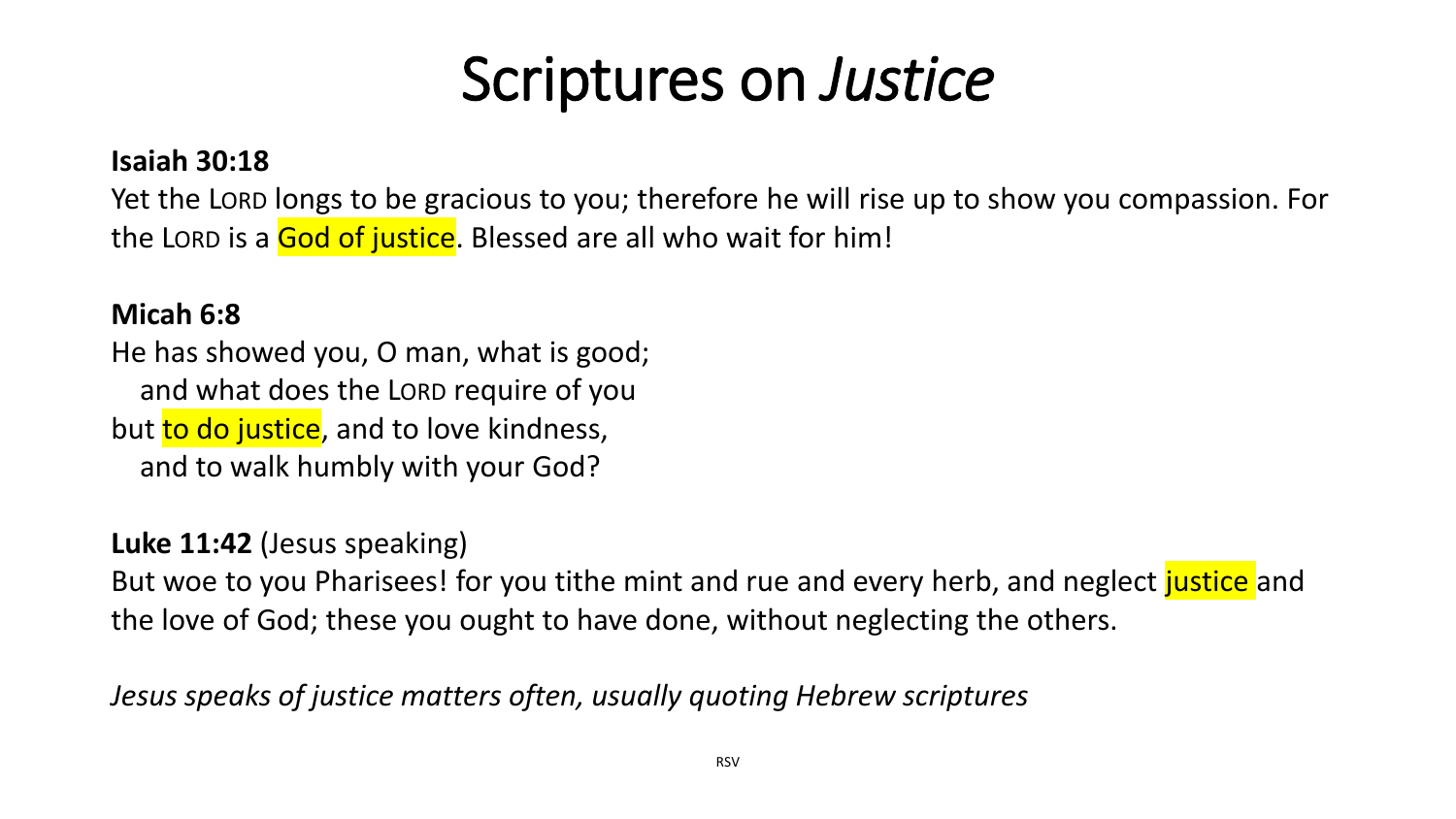## Justice throughout scripture

• Depending on your English translation, the word "justice" appears anywhere from 220x (CEB) to 116x (NIV) to 28x (KJV)

*(Take a look at a e-Bible site and run a word search)*

- Other Biblical words associated with *justice*:
	- Righteousness (52x in RSV)
	- 4 categories of people: The fatherless, the immigrant, the widow, the poor
	- Judgment
	- Peace
	- Love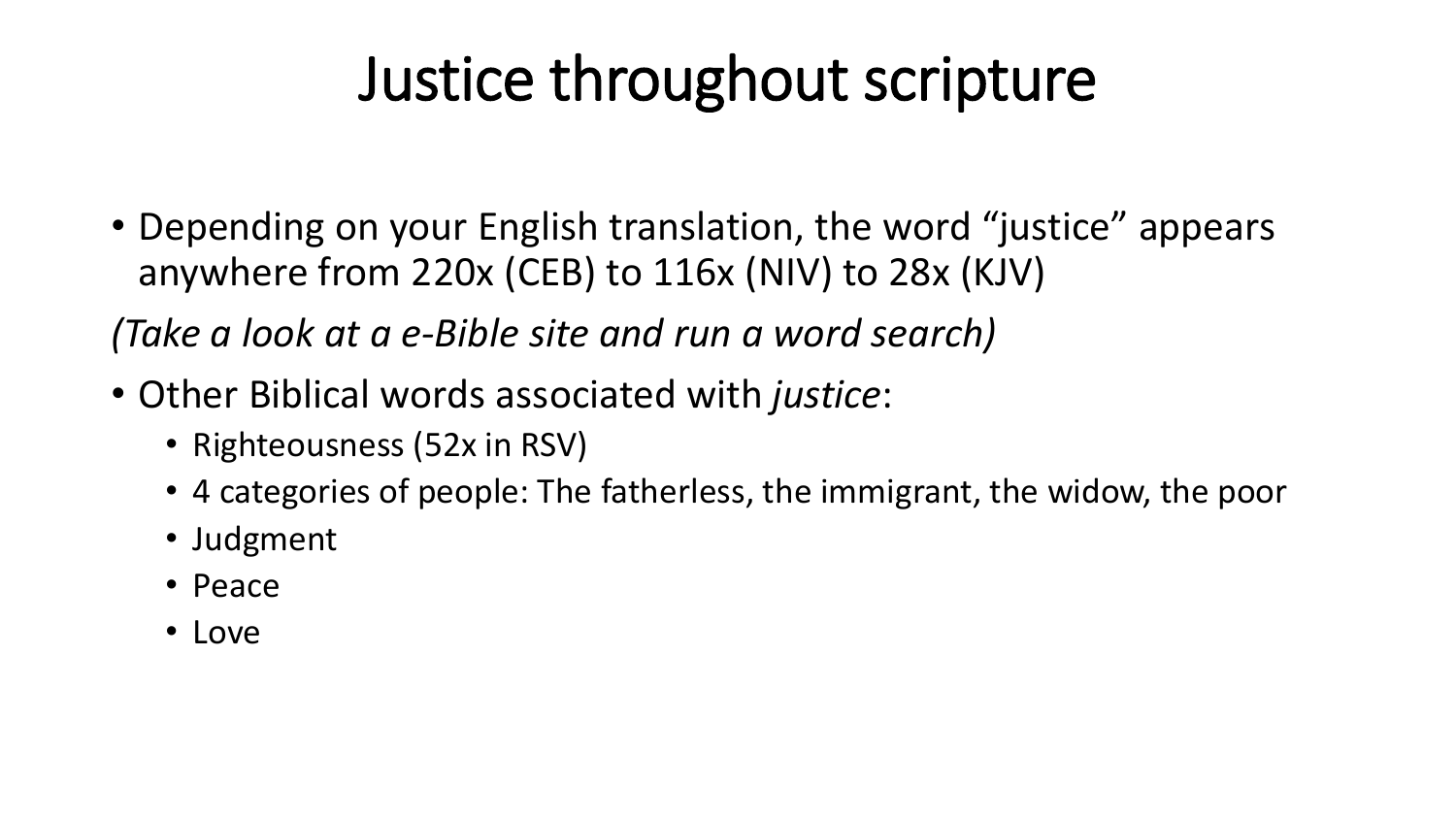## Biblical words associated with *Justice*

### **Justice + righteousness – 52x (RSV)**

**Gen 18:19** *(3 men or God with Abraham on the way to Sodom)*

No, for I have chosen him, that he may charge his children and his household after him to keep the way of the LORD by doing **righteousness and justice**; so that the LORD may bring to Abraham what he has promised him."

### **1 Kings 10:9** *(Queen of Sheba visiting King Solomon)*

Blessed be the LORD your God, who has delighted in you and set you on the throne of Israel! Because the LORD loved Israel for ever, he has made you king, that you may execute **justice and righteousness."**

**Psalm 33:5**

He **loves righteousness and justice**; the earth is full of the steadfast love of the LORD.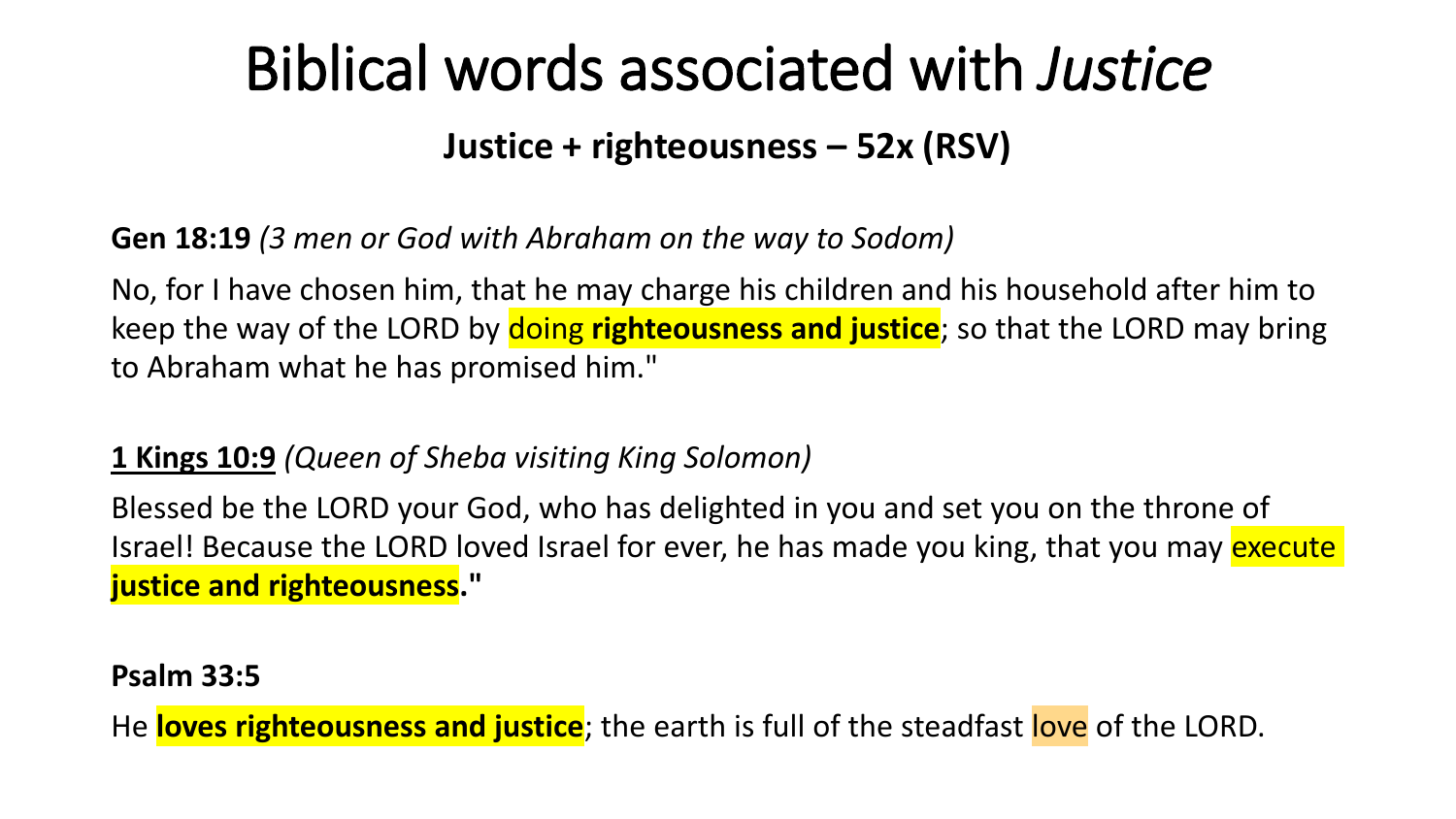## Justice + righteousness

**Psalm 89:14**

**Righteousness and justice** are the foundation of thy throne; steadfast love and faithfulness go before thee.

**Psalm 106:3** Blessed are they who observe **justice**, who do **righteousness** at all times!

**Proverbs 21:3** To do **righteousness and justice** is more acceptable to the LORD than sacrifice.

### **Isaiah 33:5**

The LORD is exalted, for he dwells on high; he will fill Zion with **justice and righteousness**;

### **Jeremiah 33:15**

In those days and at that time I will cause a righteous Branch to spring forth for David; and he shall execute **justice and righteousness** in the land.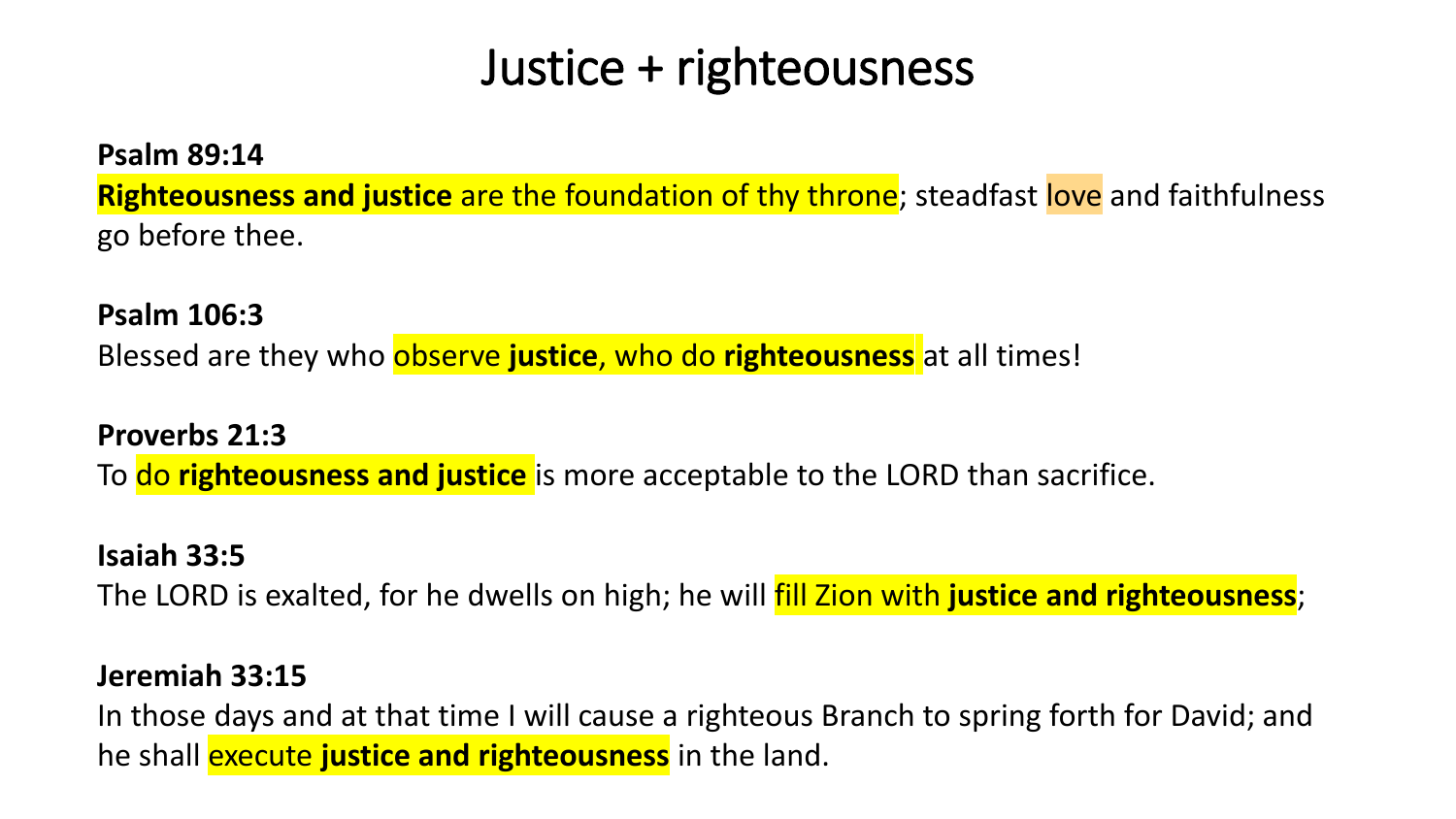## Questions about righteousness & justice

Can there be justice without righteousness?

## **Luke 18:1-8** – The parable of the widow & the unjust judge

**<sup>6</sup>** And the Lord said, "Listen to what the unjust (or unrighteous) judge says. **<sup>7</sup>** And will not God bring about justice for his chosen ones, who cry out to him day and night? Will he keep putting them off? **<sup>8</sup>** I tell you, he will see that they get justice, and quickly.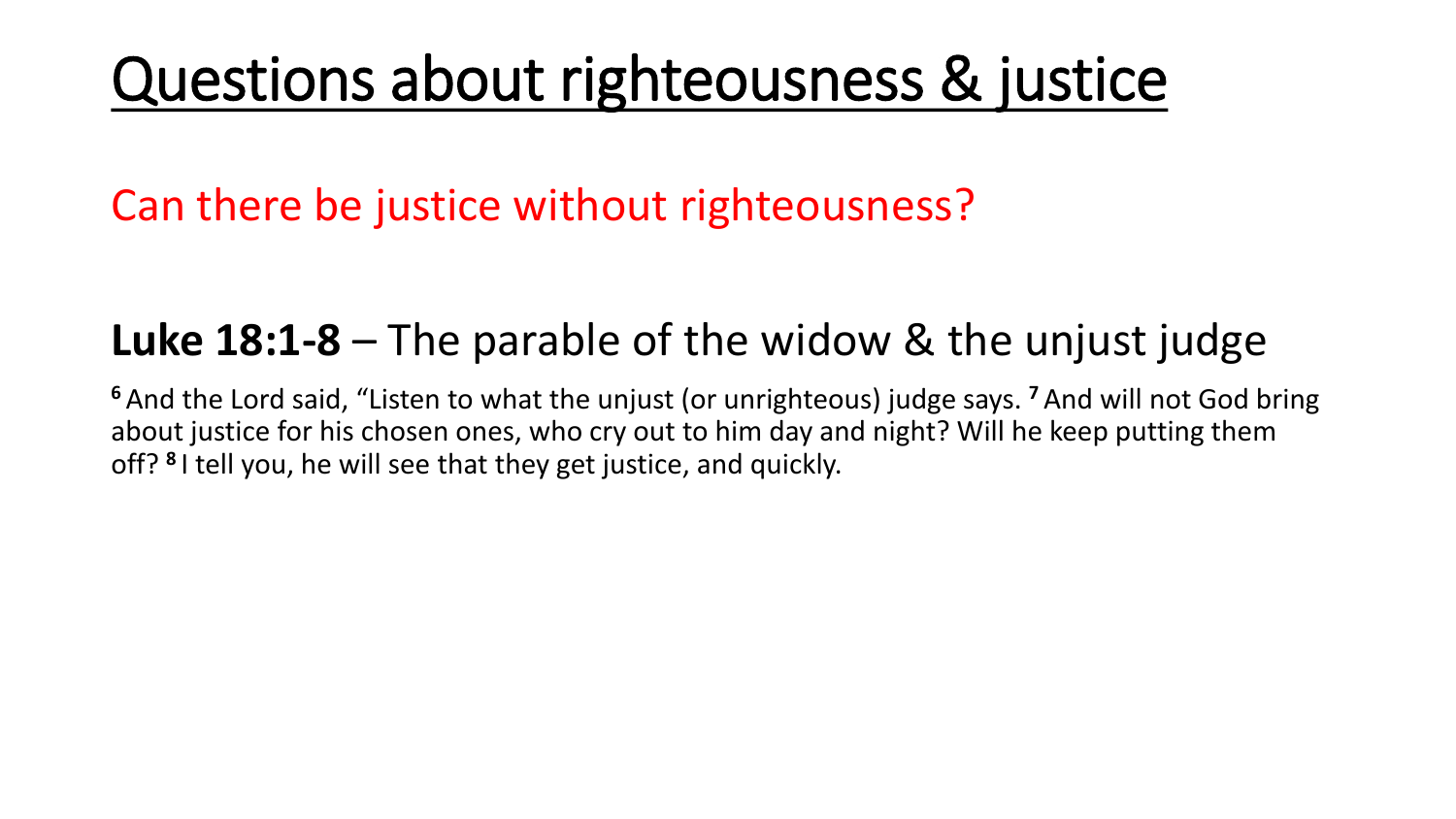## Righteousness – definition

- the quality or state of being just or rightful
- morally right or justifiable
- *Righteousness* comes from Old English – meaning upright; straight
- (*rightwise* John Wycliffe first used *righteousness* in his Bible translation – late 1300's)
- \*Eventually it came to have a moral or religious meaning
- Archaic today in common language use

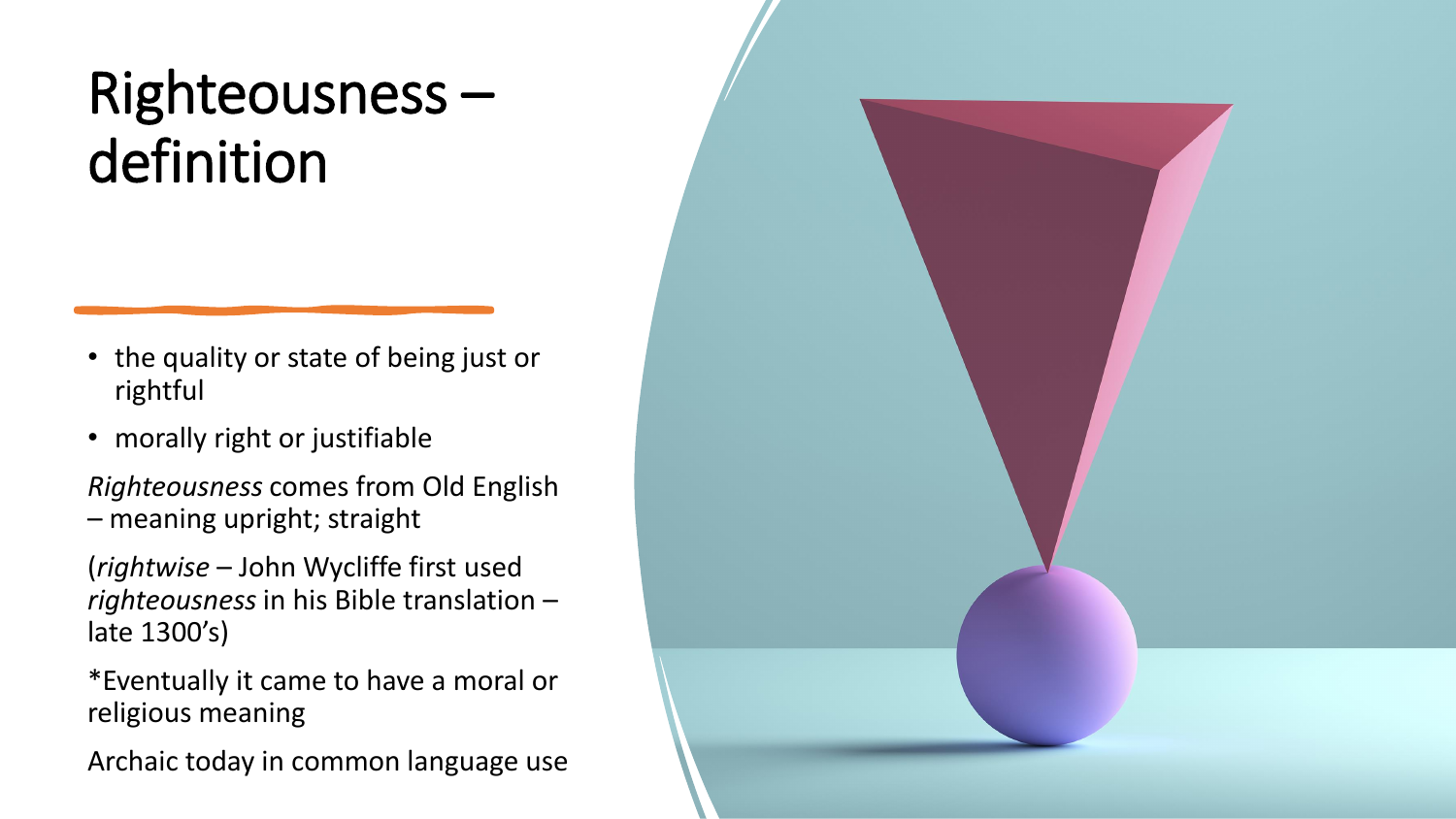## *Justice +*

### **Justice for the most vulnerable: fatherless, widows, immigrants, poor**

#### **Deuteronomy 10:18**

He [God] *executes* justice for the fatherless and the widow, and loves the immigrant, *giving* him food and clothing.

#### **Deuteronomy 24:17**

You shall not *pervert* the justice due to the immigrant or to the fatherless, or take a widow's garment in pledge.

#### **Psalm 10:18**

… to *do* justice to the fatherless and the oppressed, so that man who is of the earth may strike terror no more.

#### **Psalm 82:3**

*Give* justice to the weak and the fatherless; maintain the right of the afflicted and the destitute. **Isaiah 1:17**

… learn to do good; *seek* justice, *correct* oppression; *defend* the fatherless, plead for the widow. **Jeremiah 22:3**

Thus says the LORD: *Do* justice and righteousness and *deliver* from the hand of the oppressor him who has been robbed. *And do no wrong or violence* to the alien, the fatherless, and the widow, nor shed innocent blood in this place. **Notice that these are all action statements, not passive!**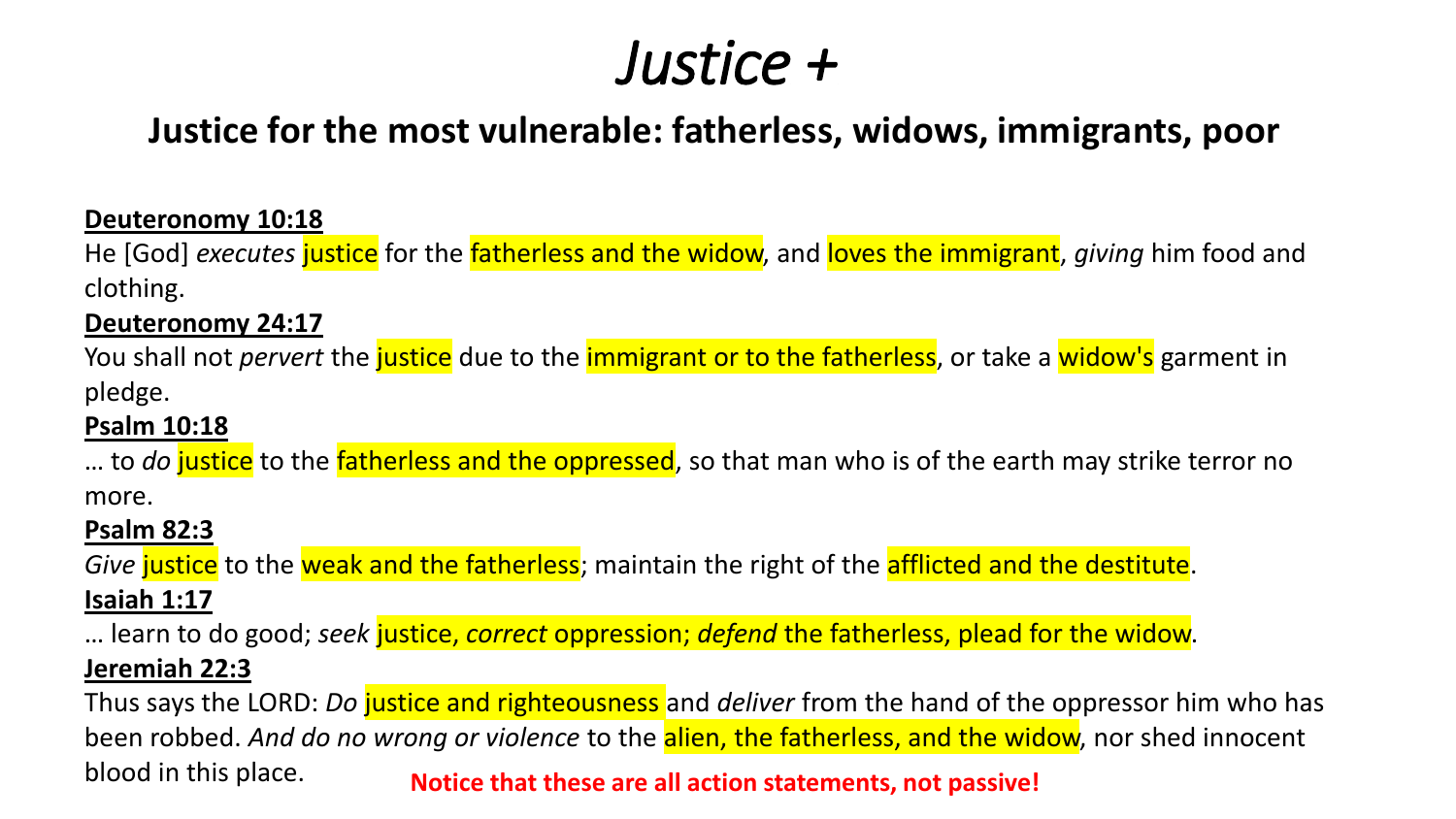# God's Law for vulnerable people

Deuteronomy 10:18; 24:17; 20-21; 26:12

- Leave what remains for the **foreigner**, the **fatherless** and the **widow**
- When you have finished setting aside a tenth of all your produce in the third year, the year of the tithe, you shall give it to the Levite, the **foreigner**, the **fatherless** and the **widow**, so that they may eat in your towns and be satisfied.
- God gives strong commands concerning immigrants/foreigners:

### • **Leviticus 19:33-34; 23:22; 24:22**

**<sup>33</sup>** "'When a foreigner resides among you in your land, do not mistreat them. **<sup>34</sup>** The foreigner residing among you must be treated as your native-born. Love them as yourself, for you were foreigners in Egypt. I am the LORD your God.

### • **Numbers 15:15; 29** (same law applies to all)

**<sup>15</sup>** The community is to have the same rules for you and for the foreigner residing among you; this is a lasting ordinance for the generations to come. You and the foreigner shall be the same before the LORD:

• **Deuteronomy 10:19** And you are to love those who are foreigners, for you yourselves were foreigners in Egypt.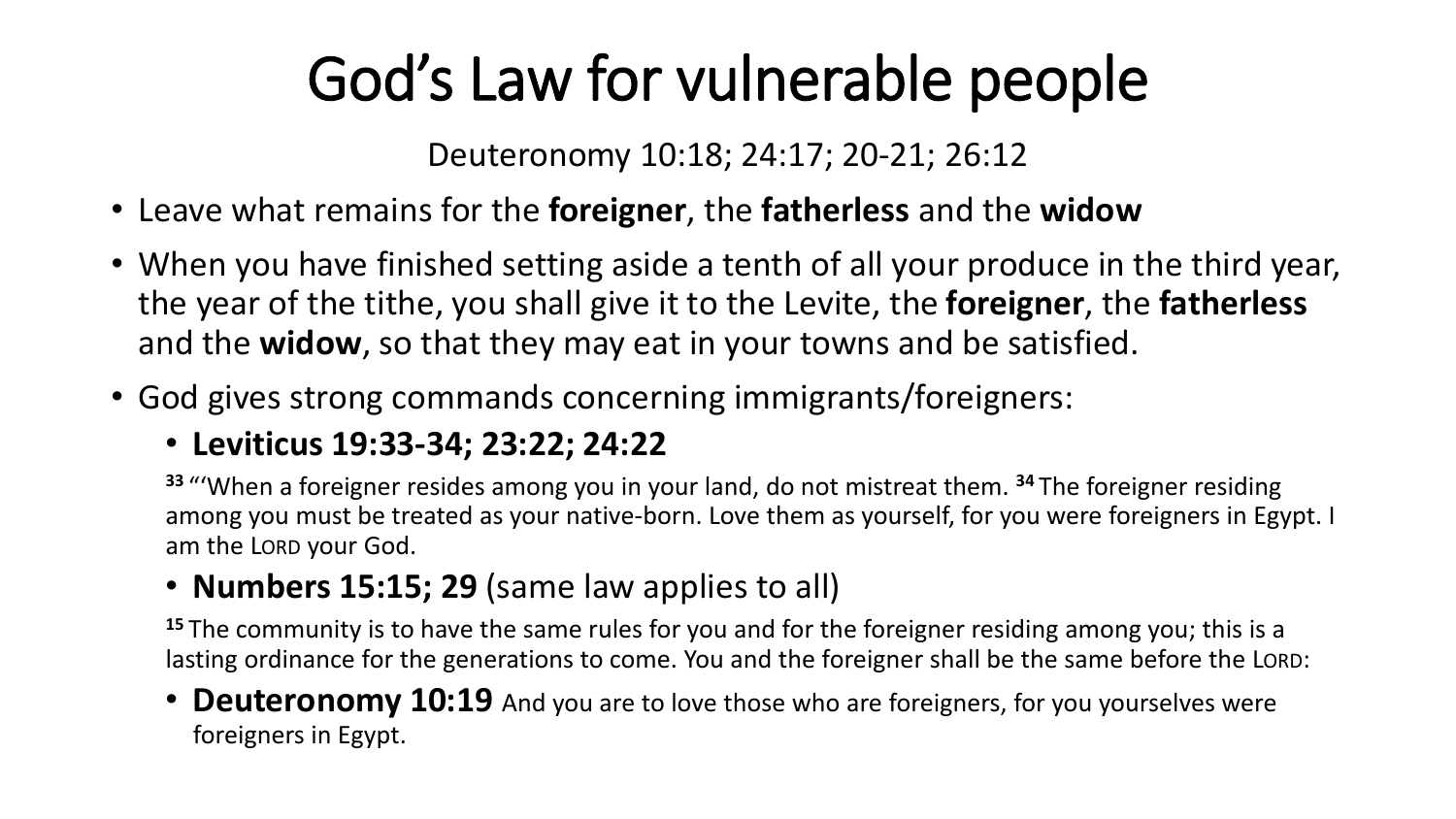## *Justice* + Love

#### **Micah 6:8**

He has showed you, O man, what is good; and what does the LORD require of you but to do justice, and to love kindness, and to walk humbly with your God?

**Luke 11:42** (Jesus speaking) ...but you neglect justice and the love of God.

#### **Jeremiah 9:24**

but let him who boasts boast in this, that he understands and knows me, that I am the LORD who practices steadfast love, justice, and righteousness in the earth; for in these things I delight, says the LORD.

#### **Hosea 12:6**

"So you, by the help of your God, return, hold fast to **love and justice**, and wait continually for your God."

### **How do you think Love and Justice go together?**